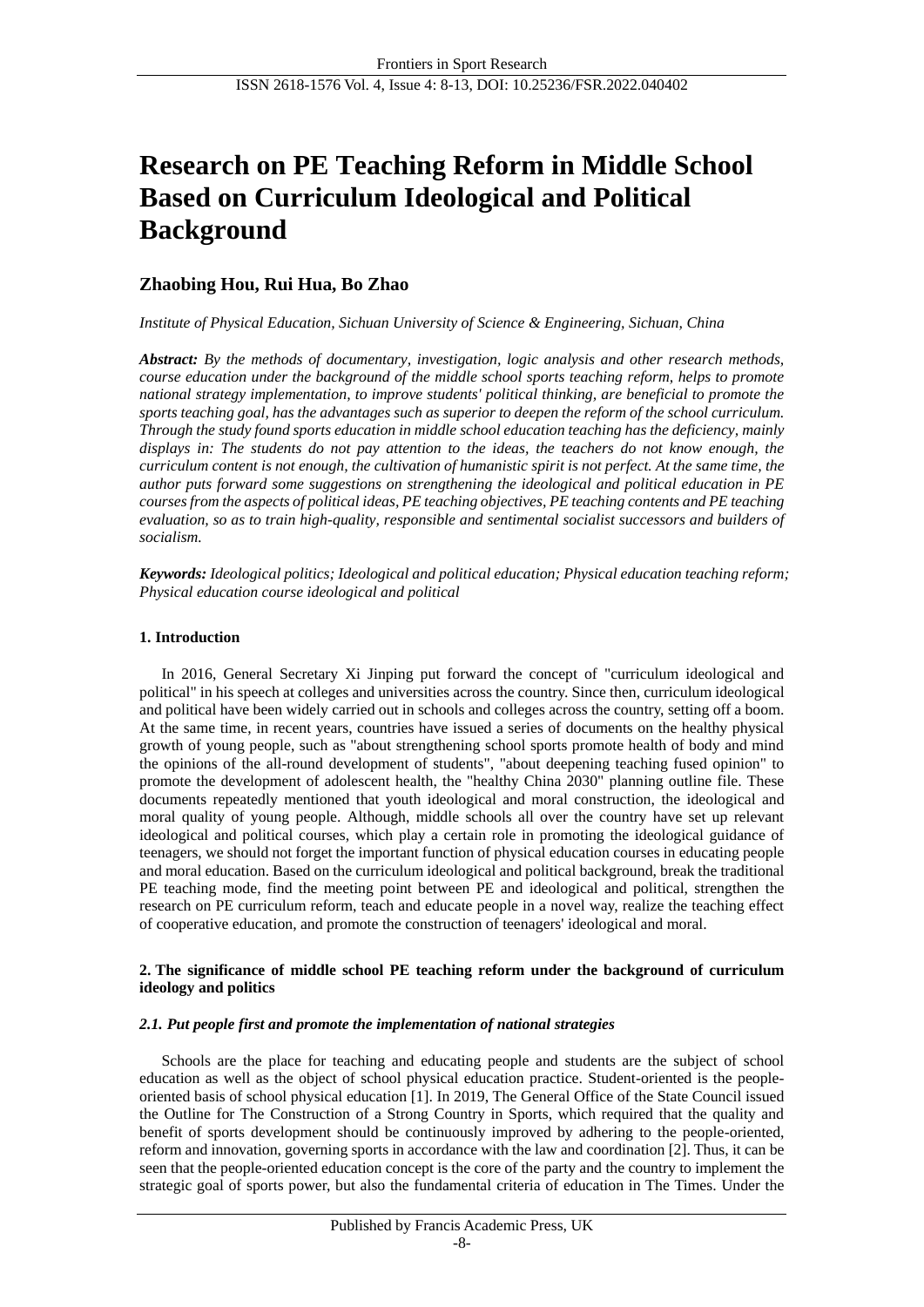background of curriculum ideology and politics, it is necessary to adhere to the people-oriented education concept and take students as the center, affirm the status of students' main body development and meet their overall development needs. Physical education can better meet the people-oriented requirements, always adhere to the development of students as the starting point, uphold the "health first" guiding ideology. Through the teaching of sports skills, cultivate sports interest, enhance students' physical quality and promote all-round development; Make use of sports humanistic spirit, cultivate discipline core accomplishment, shape volition quality, build relaxed and cheerful sports games, enhance self-value and identity, and build colorful sports events, enhance students' aesthetic taste and enrich cultural life. These superior training modes are the important content to realize the people-oriented education concept, the core connotation of ideological and political education in physical education curriculum, and the basic project of the construction of sports power, which can greatly promote the implementation and promotion of strategic goals.

# *2.2. Casting soul education, improve students' political thought*

The middle school stage is the key period for the physical quality development, ideological quality formation and interpersonal communication ability formation of teenagers. In physical education, the classroom is often full of joy, fun, full of competition, physical education class has become one of the most popular courses for teenagers. Interest is the best teacher, casting the soul education as an important content of sports education, through the excellent traditional culture of the Chinese nation, China had the noble character and unyielding national spirit, work hard, perseverance and significance of political thought in the sports teaching system, injection for the sports teaching spirit and national spirit soul, which makes physical education class with flesh and soul, exerts a subtle way affects the development of the youth, inspiring struggle upward, struggle spirit, to strengthen the patriotic feelings, show its national spirit, build quality, which helps teenagers to form the correct outlook on life, values and world view, promote the development of personalized, set up the correct life goal, in order to realize the big dream of life.

# *2.3. Moral education, promote the goal of physical education*

"Moral education" is the focus of China's education development, is the primary task of school education development in the new era, but also the value orientation and goal pursuit of discipline education. School physical education, as an important part of school education, naturally undertakes the important task of cultivating students' all-round development of morality, intelligence, physique, beauty and labor. Physical education course and ideological and political course are the main carriers to implement the ideological and political teaching objectives of the school. The integration of the two can help break through the obstacles and barriers between ideological and political education and physical education course teaching, so that the moral education function of physical education can be effectively implemented in the details of students' physical education learning [3]. Physical education teaching objectives include five fields: sports participation, sports skills, physical health, psychological health and social adaptation. Its core value points to "cultivating people", which is fundamentally to cultivate what kind of people. "Moral" is the core criterion and prerequisite for cultivating people, and also a practical tool for ideological and political education in the curriculum. It is more helpful to improve students' ideological and political concepts, establishes positive and enterprising life attitude beyond themselves, and improves students' social adaptability and implement physical education goals by integrating the education concept of moral education into physical education goals and running through the whole process and link of the implementation of goals.

# *2.4. The combination of explicit and implicit, deepen the school curriculum reform*

As an important part of school education, sports not only promote intelligence development, enhance physical quality, spread sports knowledge, teach sports skills, cultivate students' interest in sports and so on. More importantly, it has the educational function of spreading sports humanistic spirit and improving students' ideological and will quality. Under the background of ideological and political curriculum, the state vigorously promotes the integration of ideological and political curriculum with other disciplines, promotes the deepening reform of the curriculum, and enables it to cultivate successors and builders of socialism with epochal significance. In physical education curriculum, through deepening the reform of explicit physical education curriculum objectives, content, structure, mode and other aspects, The latent political identity, national consciousness, cultural confidence and personality to develop creative transformation and creative development of ideological and political education element to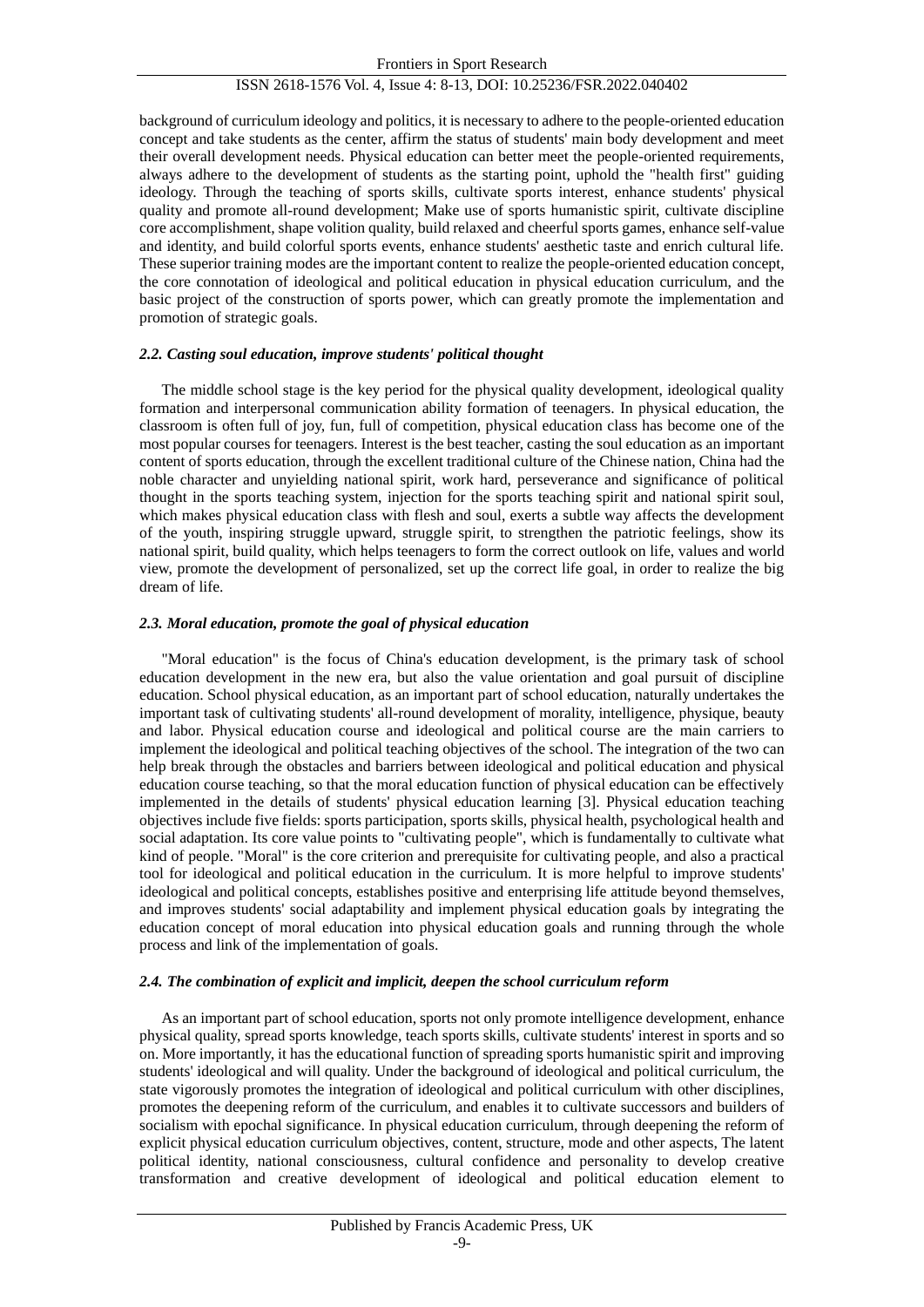comprehensively and deeply excavate its accumulation of sports culture in the course, condensation of sports spirit, because of the sports value, the shape of sports style, to improve the students' sports ability, sports, health, behavior and moral character and so on core literacy [4]. It makes use of the explicit education function of physical education curriculum and the implicit function of ideological and political thought to integrate and develop, and jointly promote the ideological and political education of students, and promote the school curriculum reform.

# **3. There are some problems in middle school PE teaching under the background of ideological and political curriculum**

## *3.1. Students do not pay attention to their ideas*

Sports is a sport full of passion and entertainment. Middle school is the adolescence of students, when they are full of curiosity about the world and exploration of unknown things, and it is difficult to understand the operation rules of the development of things. In the sense of behavior, code of conduct, moral standards and other aspects of easy to produce deviation, coupled with full of lively and active character, not to be correctly guided, easy to landslide, so as to do harm to social security. At the same time, due to the arrival of adolescence, there will be rebellious psychology, cognitive bias on the world, dissatisfaction with the development of things and other negative emotions, which seriously affects the establishment of a correct outlook on life, values, world outlook. Moreover, in the face of the temptation of social material, money and games, students at this time have poor self-control, self-control is insufficient, it is difficult to distinguish the true and false of all things, and it is easy to be affected by the adverse environment outside; In addition, the students' ideology is weak, they do not pay attention to the idea, and their behavior is contrary to the socialist core values, which is easy to cause bad consequences, and even take the road of breaking the law and committing crimes. Therefore, the importance of students' ideas is the key factor of ideological and political education in physical education courses.

## *3.2. Insufficient understanding of the teaching staff*

Teachers are the key to implement the fundamental task of moral education, the main force of curriculum ideological and political construction, and the leaders and practitioners of the development of physical education and ideological and political education in the same direction [5]. Therefore, it is very important for teachers to have correct understanding of PE ideological and political education and sufficient cognition of PE ideological and political concept. Survey found that most middle school PE education teachers can know, but for the education of physical education curriculum content, curriculum setting, curriculum objectives, teaching methods such as knowledge is not enough, difficult to combine ideological education in the teaching, especially the rural physical education teachers of physical education the idea of education is still in, PE teachers' job is to lead the students to play games, to ensure the safety of the students, Teach motor skills. If the teachers do not understand the concept of ideological and political education thoroughly, it is difficult to transform their ideas from the original, so as to achieve the effect of education. There are also some teachers whose own political literacy is not high, coarse words, lies, moral quality is bad, how can such teachers influence others, let alone set an example of ethics. As the guide of teaching and educating people, the lack of teachers' own understanding will definitely hinder the development of PE ideological and political education.

#### *3.3. Insufficient mining of course content*

Teaching material is the carrier of physical education. The profound ideological and political elements, humanistic values, ideological and political resources, will quality, sports spirit and other connotations contained in the teaching material are very conducive to combining the educational concepts of The Times and ideological and political elements for teaching. Through the discovery in the physical education teaching, first, some schools have not carried out the physical education theory course, lack of physical education theory textbooks. Second, the physical education teacher is divorced from the content of the teaching material, the teaching content is disorganized, not according to the content of the teaching material, the class content is arbitrary, ignores the students' physical and mental health development law and the formation of sports skills law. Third, some teachers simply introduce the theoretical knowledge of physical education according to the content of the textbook, or teach according to the process, the teaching content is boring and monotonous, and do not pay attention to the content of the textbook. Fourth, most of the teachers' understanding of the teaching materials is still superficial, failing to deeply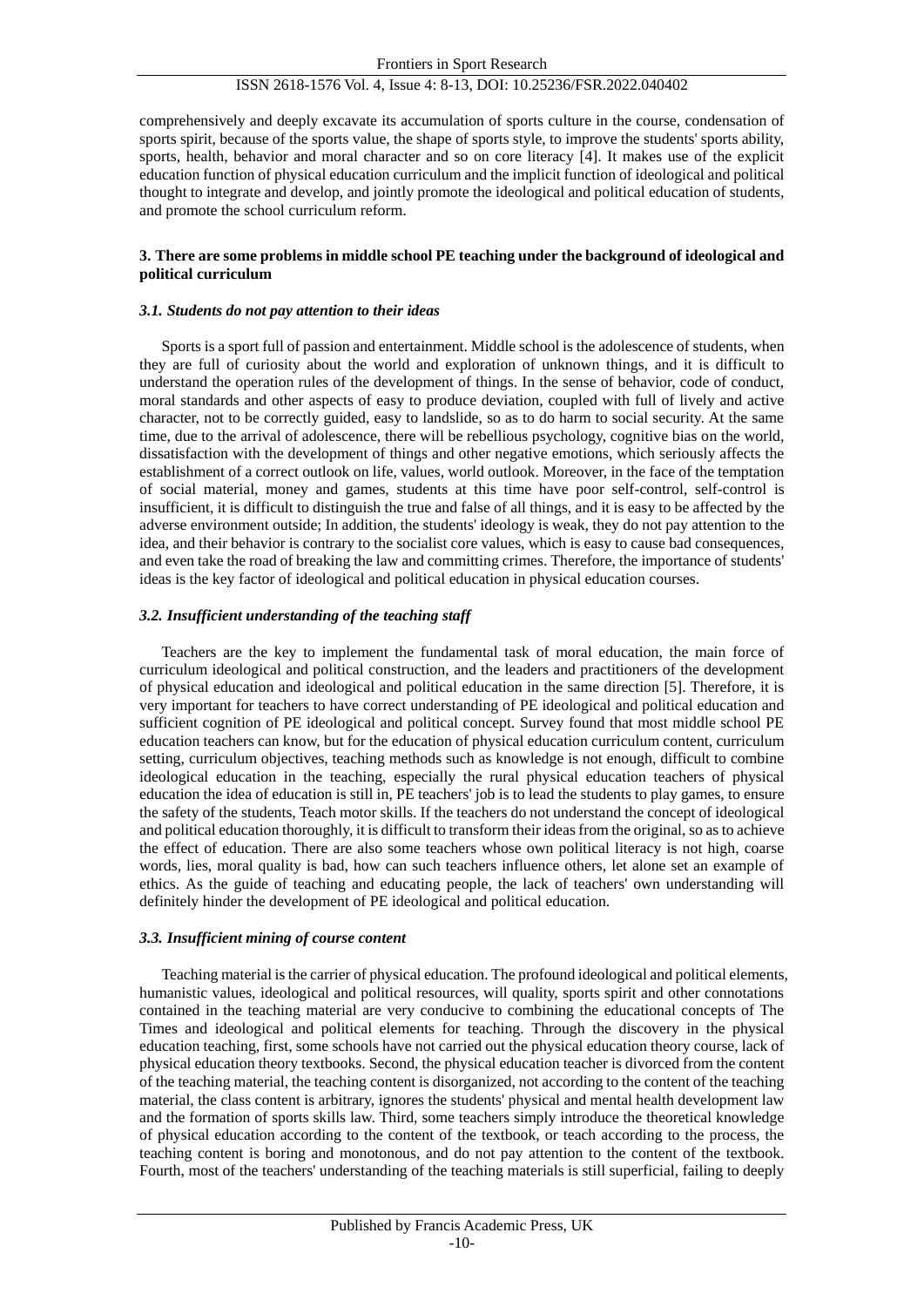explore the unique educational value of physical education, without extending and sublimating the value and function of physical education, rarely involving ideological education, resulting in insufficient understanding of the ideological and political education of physical education.

# *3.4. Imperfect cultivation of humanistic spirit*

In the current society with rapid economic development, temptations abound everywhere. Materialism, hedonism, pragmatism and other undesirable social concepts have been imperceptibly inflated and become the life philosophy and value criteria of some teenagers, resulting in personality defects and the loss of humanistic spirit [6]. Humanistic spirit is the soul of the party and the nation. Without spiritual education, the physical education course is pale and powerless. Without sports, spiritual culture lacks practical carrier. The spiritual culture contained in sports is ubiquitous. In the actual teaching, physical education courses without intensity, no load, no pressure, no blushing, no breathing, no sweating teaching situation often appears, resulting in the lack of hard-working, tenacious fighting quality training; And in sports, respect for judges, respect for opponents, fairness and justice, awareness of rules, the spirit of cooperation and other sports values. The unique value and great cultural charm of physical education itself are displayed in various places, but the imperfect training mode causes the defects of ideological and political education.

# **4. Middle school PE teaching reform measures under the background of curriculum ideology and politics**

# *4.1. Enhance ideological concepts and strengthen ideological and political education concepts*

As a Chinese saying goes, "Teachers, preaching and knowledge to solve doubts". Teachers are the core element of high-quality education services, the model representative of educational talents, and the mainstay of promoting education to achieve innovation-driven development [7]. Therefore, the cultivation and promotion of curriculum ideology and politics need to start from physical education teachers. First, pay attention to the importance of physical education curriculum ideological and political, strengthen the awareness of teachers ideological and political. Relying on the background of The Times, policy education documents, General Secretary Xi Jinping's ideological and political ideas in recent years and the ideological and political quotations of the Party and the Central Committee, the ideological and political education in the commanding heights, strengthen the concept of ideological education. The second is to strengthen the training of PE teachers, organize training institutions, increase the teachers' ideological and political learning of PE courses, from deep and multi-dimensional perception, learning ideological and political concepts, strengthen the construction of teachers' ethics, and establish the correct ideological and political consciousness of PE courses. Third, carry out teaching and research activities between ideological and political teachers and PE teachers, discuss reasonable and efficient teaching mode, organize teachers' ideological and political teaching competitions in PE courses regularly, observe teachers' teaching methods, improve the concept of ideological and political teaching in PE, enhance teachers' ideological and political education ability, and improve teaching efficiency. Fourthly, teachers should gradually guide students to correctly understand the ideology and politics of PE courses, strengthen students' ideological and political concepts, make students internalize the ideology and politics education concepts, and help students establish correct values, outlook on life and world outlook.

## *4.2. Deepen the curriculum system and consolidate physical education teaching objectives*

From the perspective of system theory, PE curriculum system includes course materials, course objectives, course content, course implementation, course evaluation, course management and so on. A scientific curriculum system is the premise of the implementation of teaching objectives. As the main body of the curriculum system, to better implement the curriculum objectives, we need to continuously develop the curriculum system from various aspects, deepen the content of the curriculum system, and coordinate with each other, so as to better achieve the specific requirements of the physical education objectives. In terms of course materials, course materials are the basis for the implementation of the goal, and studying the ideological and political elements, spirit, value and resources in each course is the prerequisite for better physical ideological and political education. In terms of curriculum content, curriculum content is the carrier of teaching objectives, and the basic approach of ideological and political education is to implement teaching plans according to teaching design and infiltrate ideological and political education concepts. In terms of curriculum implementation, curriculum implementation is an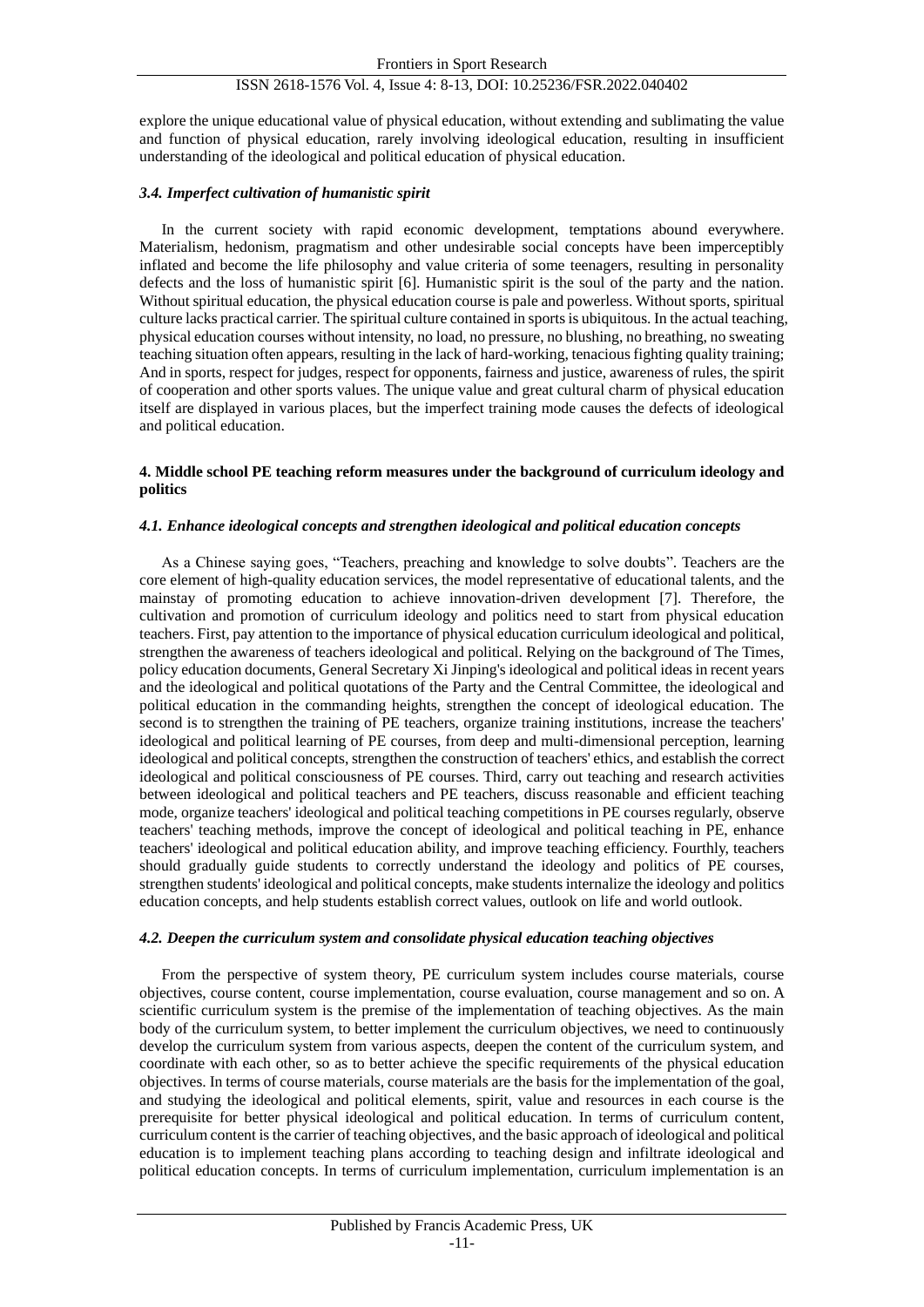important link of teaching objectives. The concrete requirements of ideological and political education are to carry out the idea of people-oriented education, follow the law of physical and mental development, the law of motor skill formation and the formation of perfect ideological and political teaching mode. In the course evaluation, the course evaluation is the key to test the goal setting, return to the essence of education and the original mind, set the teaching goal in a diversified and multi-dimensional way, put the basic task of moral education in the first place of the teaching goal, in order to realize the education concept of educating people, cultivating body and cultivating mind. In terms of curriculum management, curriculum management is the guarantee of teaching objectives, the comprehensive implementation of party-government coordination management, the establishment and improvement of relevant systems, to protect ideological and political education. According to the five levels of physical education objectives, we should always keep in mind the policy of ideological and political education and constantly consolidate the teaching objectives, so as to maximize and optimize ideological and political education.

# *4.3. Specialized research course materials, enrich physical education teaching content*

As an important carrier of information transmission, the study of PE textbooks is an important basis for a good PE curriculum, and the ideological and political education value implied in PE textbooks can be well used and implemented. For example, through ball games to cultivate students' courage to struggle, unity and cooperation spirit; Use the running and jumping project to train students to be fearless of difficulties and dare to challenge; Cultivate a lively, cheerful, positive and optimistic attitude towards life through non-instrument projects; The use of long-distance running to bear hardships and stand hard work, perseverance, perseverance spirit cultivation; Through the limitation of rules and regulations in basketball project, as well as the exchange of coaches, referees, athletes and other roles, students' social adaptability, awareness of rules, unity and cooperation spirit are cultivated. Relying on the teaching content in the sports teaching material at the same time, combined with the ideological background of The Times, to the mining, processing, sorting, optimization, enrich the teaching content, and the use of import link before class, the introduction of the related case of celebrities, sports news, current politics hot spot, touching story, guide students thinking and improve the students' enthusiasm, experience of sports spirit, And then imperceptibly educate students' thoughts.

# *4.4. Strengthen diversified development and improve PE teaching evaluation*

Under the background of curriculum ideological and political education, students' ideological and political education runs through the whole process of physical education teaching. Scientific and effective evaluation can arouse students' enthusiasm and initiative in learning, greatly stimulate students' interest and promote their all-round development. In the process of physical education teaching, teaching evaluation is closely related to students' emotional attitude, participation, completion, class performance, attendance, civilized etiquette and other dimensions. Using multi-angle, multi-form and multi-level evaluation methods, to build a perfect evaluation system, in order to stimulate students' interest in sports, enhances happiness and pride. Multi-angle evaluation, the use of pre-class-in-class-after-class evaluation mechanism, before class with stories, cases, events and other ways to guide students' ideological and moral perception, attaches great importance to moral education; In class, students are encouraged to imitate excellent learning qualities to create a good learning atmosphere and improve the teaching effect. After class comments review students' good performance, in the form of encouragement and affirmation, gradually guide students to pay attention to ideological quality, improve students' sense of identity. Multiple forms of evaluation pay attention to students' learning evaluation, through students' selfevaluation, group mutual evaluation, teachers and students' comments pay attention to the development of students' main body, so that students gradually know their own behavior performance, so as to establish the correct ideological quality, to achieve the effect of education. Multi-level evaluation, through the evaluation of moral learning model, excellent moral teachers, model learning class, from the students, teachers, classes and other levels, ideological and political top-level design, attaches great importance to ideological and political education.

# **5. Summary**

Ideological and political education of physical education curriculum is an inevitable trend of the development of the new era. It is an important way to realize the strategic goals of education, sports and healthy China, and also the demand of The Times of social development. Facing the rapid development of society, our country is moving forward courageously on the road of building a strong country in sports